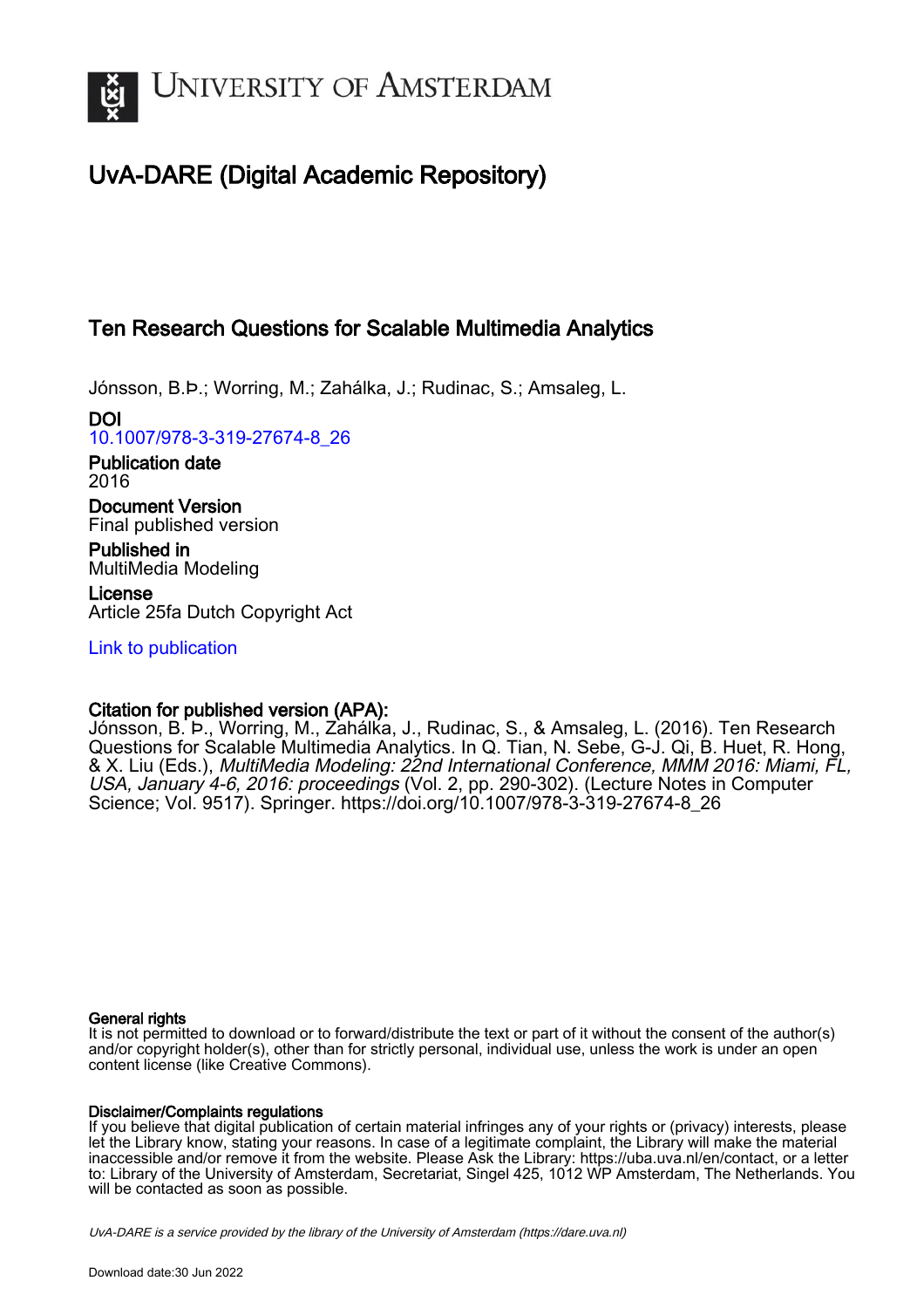# **Ten Research Questions for Scalable Multimedia Analytics**

Björn Þór Jónsson $^{1,2\,(\boxtimes)},$  Marcel Worring<sup>2</sup>, Jan Zahálka<sup>2</sup>, Stevan Rudinac<sup>2</sup>, and Laurent Amsaleg<sup>3</sup>

 $^{\rm 1}$  School of Computer Science, Reykjavik University, Reykjavík, Iceland bjorn@ru.is <sup>2</sup> Informatics Institute, University of Amsterdam, Amsterdam, The Netherlands *{*m.worring,j.zahalka,s.rudinac*}*@uva.nl <sup>3</sup> IRISA, Rennes, France laurent.amsaleg@irisa.fr

**Abstract.** The scale and complexity of multimedia collections is ever increasing, as is the desire to harvest useful insight from the collections. To optimally support the complex quest for insight, multimedia analytics has emerged as a new research area that combines concepts and techniques from multimedia analysis and visual analytics into a single framework. State of the art multimedia analytics solutions are highly interactive and give users freedom in how they perform their analytics task, but they do not scale well. State of the art scalable database management solutions, on the other hand, are not yet designed for multimedia analytics workloads. In this position paper we therefore argue the need for research on *scalable multimedia analytics*, a new research area built on the three pillars of visual analytics, multimedia analysis and database management. We propose a specific goal for scalable multimedia analytics and present several important research questions that we believe must be addressed in order to achieve that goal.

# **1 Introduction**

In the last decade, we have witnessed a revolution in all aspects of computing technology as the human ability to produce, store and share data has truly exploded. This data contains very valuable information for individuals, enterprises and society, and as a result we have seen a sharp rise in interest in big data analytics and related fields. Big data is typically characterised using "the three Vs"—Volume, Velocity, and Variety—which indicate respectively that the data is bountiful, is produced continuously, and contains a large variety of information.

While big data analytics has focused on relatively structured data, such as business data and transaction logs, much of the information explosion has taken the form of multimedia, in particular images and videos, along with usergenerated annotations and automatically generated metadata, for example from

DOI: 10.1007/978-3-319-27674-8 26

<sup>-</sup>c Springer International Publishing Switzerland 2016

Q. Tian et al. (Eds.): MMM 2016, Part II, LNCS 9517, pp. 290–302, 2016.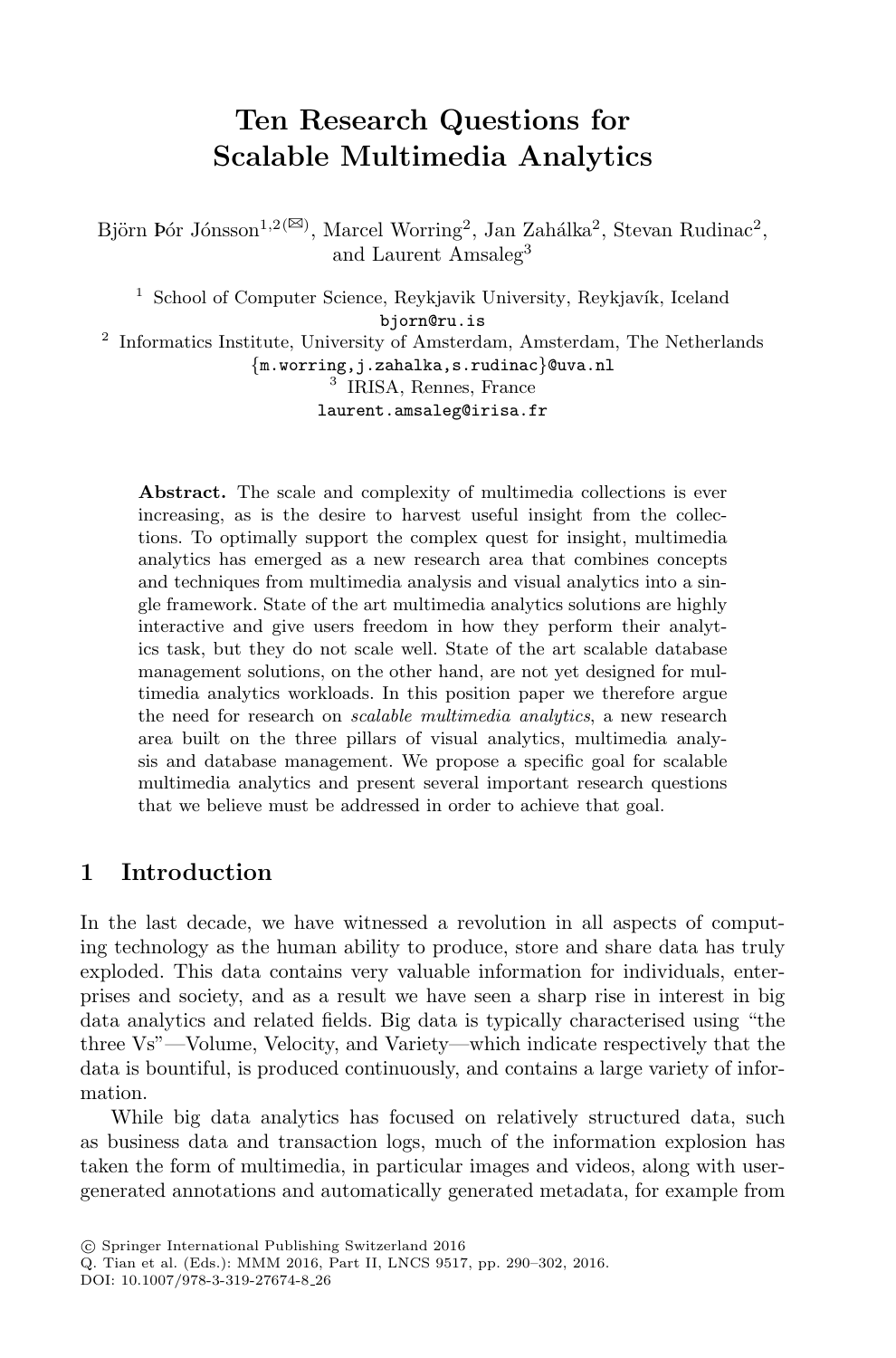

<span id="page-2-0"></span>**Fig. 1.** Transition from (a) multimedia analytics to (b) scalable multimedia analytics

the capturing device or a social media service. Current and potential applications involving large multimedia collections are numerous, ranging from personal applications (e.g., life-logging) through societal (e.g., digital heritage) and scientific (e.g., biology, astronomy, and medicine) to business applications (e.g., marketing and profiling). What many of these media collections have in common is that they have the potential to significantly change the world in some way if we can manage to extract the knowledge and insight that they encode.

Unfortunately, existing big data analytics methods are not directly applicable to the multimedia domain. First, since the data is multimedia, automatically understanding the content and context of the data must be done at various levels of abstraction and, because it is very difficult, it is best done in collaboration between man and machine. This collaboration requires systems to learn in real-time the intention of users, the patterns they indicate, and support their interactions with the data. Developing general methods and tools for harvesting information from multimedia collections therefore represents a significant unsolved challenge.

#### **1.1 Multimedia Analytics**

Enter the new field of *multimedia analytics*. This field, which combines visual analytics with multimedia analysis as depicted in Fig.  $1(a)$  $1(a)$ , has been developing over the last half decade [\[2](#page-12-0)]. The goal of multimedia analytics is to produce the processes, techniques and tools to allow users to efficiently and effectively analyze multimedia collections in order to gain insight and knowledge [\[2](#page-12-0)]. While multimedia analysis should be stressed to its limits to extract information automatically from the media files, visual analytics proposes an interactive process that must involve the user, through data selection and visualization techniques.

Understanding semantics of multimedia content brings many difficult challenges. Machines cannot match humans, both in the richness of semantics extracted and the speed of the extraction, while humans have great difficulty processing large multimedia collections. Combining the strengths of human and machine while alleviating the weaknesses, and providing interactive experience for a variety of analytics tasks, is the major challenge of multimedia analytics.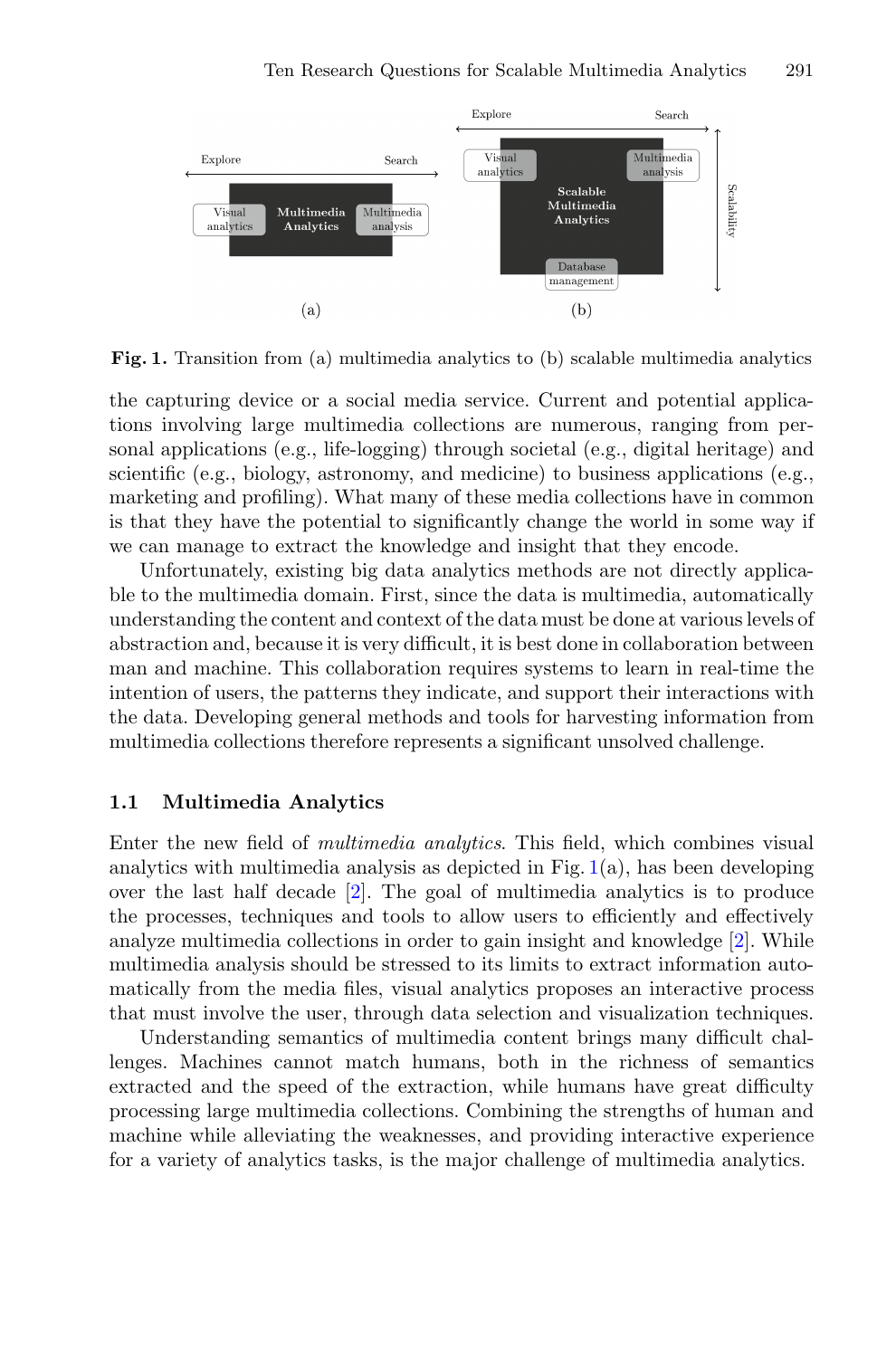Addressing the analytic challenge is already daunting when collections are of moderate size. As the collections grow in size and scope, supporting the analytics process efficiently and effectively through data management becomes increasingly important. State of the art multimedia analytics solutions are highly interactive and give users freedom in how they perform their task, but they do not scale well. State of the art scalable data management solutions, on the other hand, are not designed for interactive analysis.

# <span id="page-3-1"></span>**1.2 Scalability Challenges**

In big data analytics, the requirements for data management are often described using the three Vs—volume, velocity and variety.<sup>[1](#page-3-0)</sup> For multimedia analytics, since the nature of multimedia collections and applications leads to some specific requirements, the following major axes of scalability must be addressed:

- **Volume:** The size of the collection is obviously the first scalability axis. Due to the large file sizes of multimedia items, some collections are enormous in their sheer size, making any manipulation of such collections very difficult. While storage capacity and cost is generally not an issue anymore, user time—and therefore processing time—is. The main interest of volume is therefore the impact on remaining axes.
- **Variety:** Current multimedia analytics research projects generally focus on solving a particular problem. Data may have complex structure and arise from many sources, but significant effort is spent on reducing both data quantity and complexity to make the analytics process more manageable. We predict, on the other hand, that the aim will become to understand and analyze whole domains, with a variety of multimedia data coming from sources that may not yet be fully understood, such as the "Internet of Things." This requires gathering data for future use and retaining much more of the potentially useful data. Such data will be even more voluminous, but in particular more complex, requiring more effort to manage and analyze.
- **Velocity:** As these large-scale collections grow fast and are long-lived, data is added incrementally and continuously, and data sources may come and go, so we must necessarily support incremental analysis. Furthermore, multimedia represents a world that is changing fast, both literally and in terms of its representation in the multimedia collections. Many different users will work with each collection over a long period of time and they must contribute their knowledge to the collection for the benefit of concurrent and future users, who will then add to this knowledge or even negate it.
- **Visual Interaction:** Users are not considered a scalability axis for big data analytics, as big data tends to be used by few expert users. For multimedia analytics, however, users and user interactions play perhaps the most important role. In some domains, the number and diversity of users may

<span id="page-3-0"></span> $<sup>1</sup>$  The requirements are sometimes given as four, six or even seven Vs. The additional</sup> Vs—veracity, validity, viability and value—are not important for this discussion.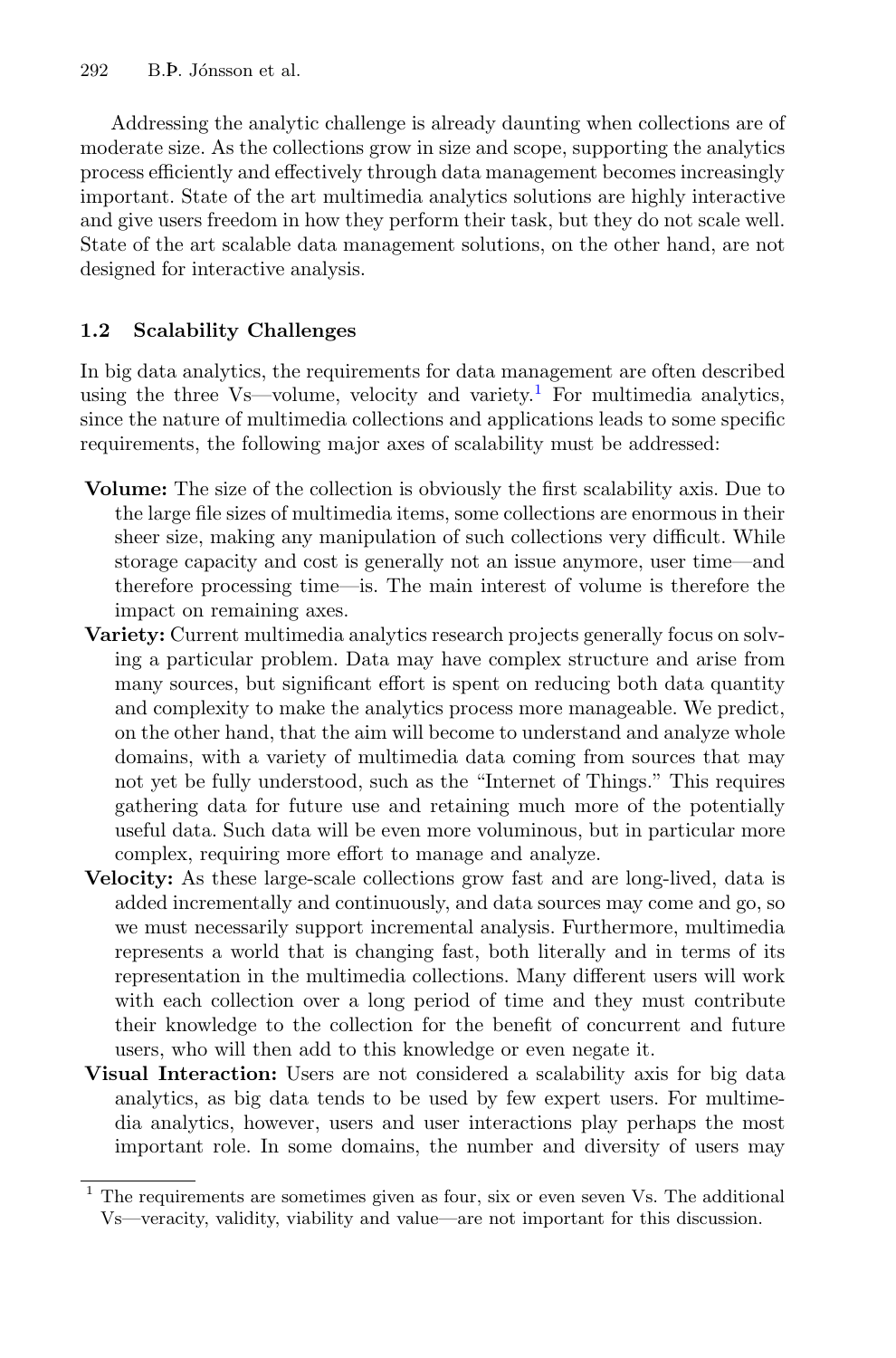be very significant, as aspects of the collection they work on may be separated depending on their objectives, roles, location and time. Because visual interfaces are mandatory, we call this axis visual interaction.

Note that the first two axes stem from the multimedia collection itself, while the latter two stem from the user interaction with the multimedia collection.

#### **1.3 Scalable Multimedia Analytics**

Based on these scalability axes, we propose the following definition of the main goal of *Scalable Multimedia Analytics*:

to produce the processes, techniques and tools to allow *many diverse* users to efficiently and effectively analyze *large* and *dynamic* multimedia collections over a *long period of time* to gain insight and knowledge.

We argue that scalable multimedia analytics must rest on the three pillars shown in Fig. [1\(](#page-2-0)b). Visual Analytics must still contribute advanced methods for presenting information and interacting with users, while Multimedia Analysis must contribute increasingly accurate and rich methods for analysing multimedia to add semantic information about its content. However, in order to scale gracefully to very large collections, Database Management must contribute advanced methods for managing storage of and access to the large multimedia collections.

Large collections obviously require advanced storage management due to their size. Their dynamic nature—rapid growth, rapid development of file formats and capturing technology, and rapid evolution of sharing models and analysis of this information—also requires techniques for supporting multimedia analytics on dynamic collections, especially when analyzing recently added material.

Furthermore, the multimedia analytics process may span a long period of time, possibly requiring the cooperation of several analysts, which must then share the insight and knowledge extracted from the collection. For this purpose a data model is required that can seamlessly integrate the insight and knowledge into the information extracted from the existing multimedia collection. Such a data model must persistently keep track of and structure the relationships between data, knowledge and context.

Finally, query processing must be supported in the analytics process, with potentially different requirements depending on the context of the analytics application, such as whether the scope of the analysis is wide or narrow. Maintaining real-time performance in this environment will require managing resources very effectively, using a range of techniques for knowledge representation, database management, and computation management.

Database techniques to address the above challenges have been proposed to support either visual analytics or multimedia analysis, but the techniques used in each case are very different. All of the work to date has thus only addressed the combination of two of the pillars, leaving a wide gap in the middle of Fig.  $1(b)$  $1(b)$ . It is clearly necessary to focus on all three pillars at the same time, if we are to make progress towards truly scalable multimedia analytics.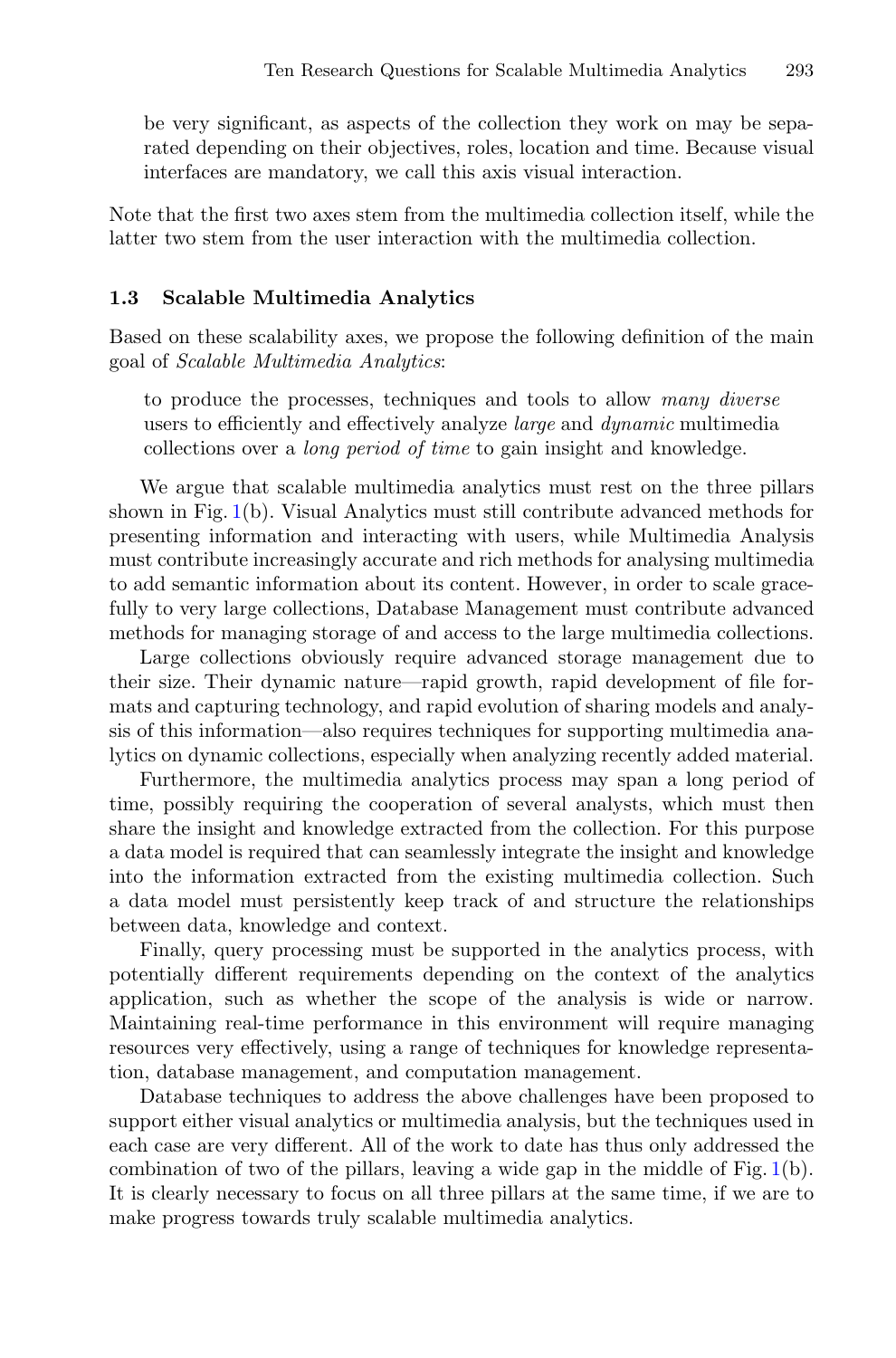# **1.4 Contributions of this Paper**

The contributions of this position paper are to (i) propose and elaborate on the above definition of the goal of scalable multimedia analytics, (ii) briefly review the work in the fields of multimedia analytics and database management which could help in reaching this goal, and (iii) present some important research directions that we believe must be addressed in order to achieve progress in this field.

# **2 Multimedia Analytics**

In this section we discuss the current state of the art in multimedia analytics. We first consider the specific requirements of multimedia, before describing the multimedia analytics process. We conclude by considering the current approach in the field to achieving scalability.

# <span id="page-5-0"></span>**2.1 From Multimedia Analysis: Multimedia Representation**

For structured and numeric data the interpretation of the data items themselves is always at the same level of abstraction. Analytics comes about when aggregating the data and studying patterns through statistics. In contrast, an individual image or video can be interpreted in many different ways. Depending on the nature of analytics task, as illustrated in Fig. [2,](#page-6-0) the multimedia content may have to be interpreted at different semantic levels, associated with: (a) low-level visual features (e.g., colour histograms), (b) semantic concepts (e.g., objects, settings and events), (c) semantic theme (e.g., physics, immigrants or cultural identity) and (d) complex human interpretation, including factors such as sentiment and aesthetic appeal.

Recent advances in multimedia analysis have opened the door to enabling search and exploration at all semantic levels. However, while the features extracted from the content are getting increasingly descriptive, the size of the resulting feature collection is still prohibitively large for real-time user interactions, a key aspect of multimedia analytics. Furthermore, there is no "universal" feature representation satisfying relevance criteria in a wider range of analytics tasks. For example, a particular video search query may require a simple queryby-example matching based on low-level visual features, while utilizing concept detectors or automatic speech recognition may yield better results in other cases [\[10](#page-13-0)]. In the past several attempts have been made to standardising multimedia content descriptions, as well as multimedia items and user interactions with them (e.g., the MPEG standards). Some of the main reasons for their limited adoption were the insufficient effectiveness of early content analysis approaches and the inflexibility of description schemes with regard to accommodating emerging information-rich content sources (e.g., social multimedia portals) and complex user interaction modes.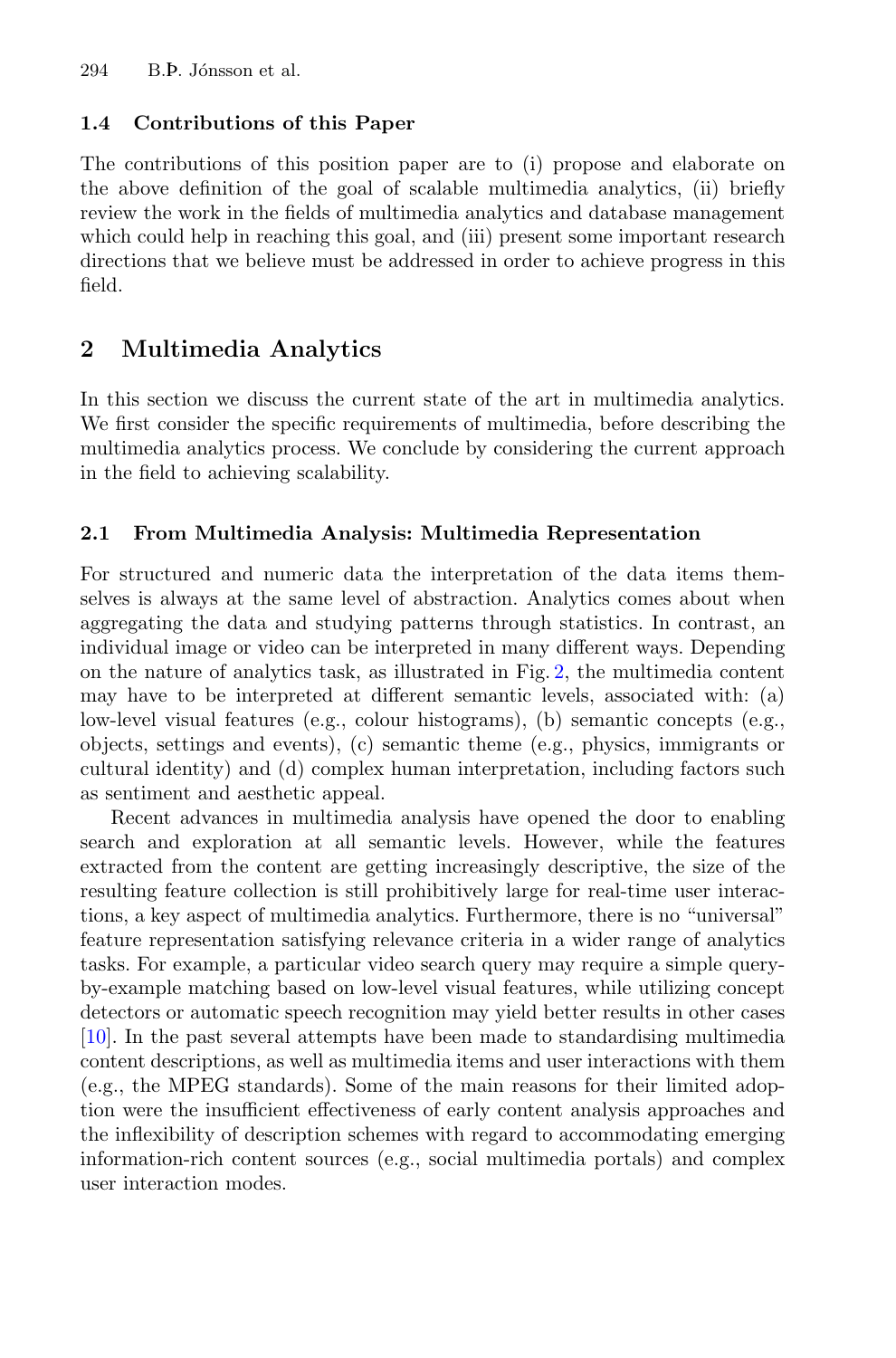

<span id="page-6-0"></span>**Fig. 2.** Multimedia analytics process [\[13](#page-13-1)], adapted from the visual analytics diagram by Keim et al. [\[5\]](#page-12-1)

#### <span id="page-6-1"></span>**2.2 From Visual Analytics: Multimedia Analytics Process**

A large body of work related to the constituent parts of multimedia analytics has been surveyed by Zahálka and Worring [\[13\]](#page-13-1). The objective of multimedia analytics is *user insight*, a complex understanding of the analyzed data accumulated over time using all or most of the relevant data at hand [\[8](#page-12-2)]. The concept of insight is quite familiar in the field of visual analytics: the conceptual diagram by Keim et al., instantiated for multimedia analytics in Fig. [2,](#page-6-0) is one of the cornerstones of the field. In contrast with visual analytics, however, a media item is more complex than a data point and the analyst cannot fully understand it before seeing it; there is thus a trade-off between giving an overview of the collection and showing the individual media items in detail.

The palette of tasks leading towards insight is quite colourful. Nevertheless, all multimedia analytics tasks have a key common characteristic: they consist of a certain proportion of exploration and search. Hence, an *exploration-search axis*, shown in Fig. [3,](#page-7-0) has been proposed as the task model for multimedia analytics [\[13](#page-13-1)]. The analysts tilt back and forth on this axis during their quest for insight, and hence a multimedia analytics system should support the entire axis. *Analytic categorization*, i.e., maintaining a set of analyst-defined categories based on the semantic and metadata content of the multimedia collection and updating it as the analyst progresses towards insight, has been proposed as an umbrella task for the exploration-search axis [\[13\]](#page-13-1).

Many challenges for multimedia analytics arise due to the need for overcoming two gaps. The *semantic gap* is defined as the disproportion between the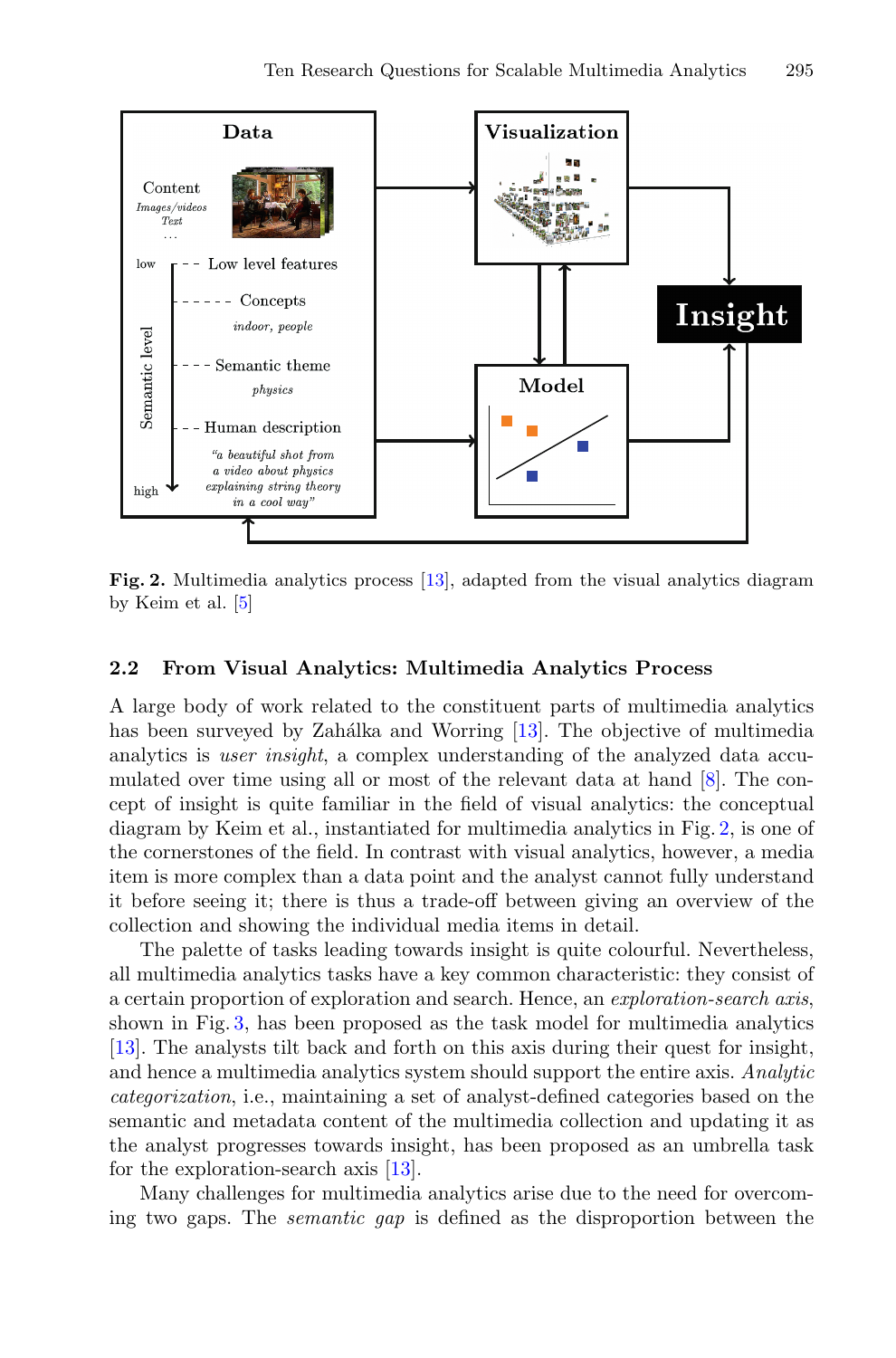

<span id="page-7-0"></span>**Fig. 3.** The exploration-search axis with example multimedia analytics tasks [\[13](#page-13-1)]

semantics extractable by the humans on the one side and the machines on the other. This longstanding challenge aiming at understanding the content of a single multimedia item is increasingly being addressed using deep learning based on huge amounts of training data. Yet the semantic gap is as prevalent at the (sub-) collection level at which it has hardly been addressed. The *pragmatic gap*, defined as the gap between the highly adaptable mental categorical model of the user on the one side and the strict, bounded definition of categorization in the machine world on the other, comes into play when exploring a multimedia collection in its context [\[13](#page-13-1)]. In order to close the pragmatic gap, the data model of the analytics system must fully adapt to user intent and understanding, as it varies over the duration of the analytics process, so that it accurately represents the view of the user at each time.

#### **2.3 Scalability Considerations**

Multimedia analytics state of the art, however, has up to now to the best of our knowledge not explicitly considered the issue of data management, despite aiming for large-scale analytics. This applies both to the model described above, as well as to the pioneer systems conceived so far (e.g.,  $[1,11]$  $[1,11]$ ). As Fig. [4\(](#page-8-0)a) indicates, data is only present in main memory, which limits the scale of the systems both in data volume and duration and makes the data processing ad hoc for each respective multimedia analytics system.

As illustrated in Fig. [4\(](#page-8-0)b), a modern multimedia database should support search and exploration through optimal utilization of available query analysis and retrieval algorithms and ideally eliminate the need for constructing a separate framework for each analytic task from features to user interaction models. Tightly integrating a suitable data model and query processing techniques with multimedia analytics has the possibility to increase the scale of multimedia analytics and truly utilize multimedia collections as knowledge bases, rather than individual datasets. Effective data models and query languages must be able to support exploration and search based on relevance criteria defined at various semantic levels [\[9\]](#page-12-4). More particularly, the query model should facilitate user intent analysis and the definition of complex relevance criteria.

As the size and heterogeneity of multimedia collections increase, analysing them in their entirety becomes infeasible. The data model should thus facilitate efficient filtering of parts of the collection needed in a given analytics session. It should further enable translation of features into representations allowing for seamless interactions with the system. Finally, both data model and query language should facilitate the dynamic choice of optimal retrieval algorithms.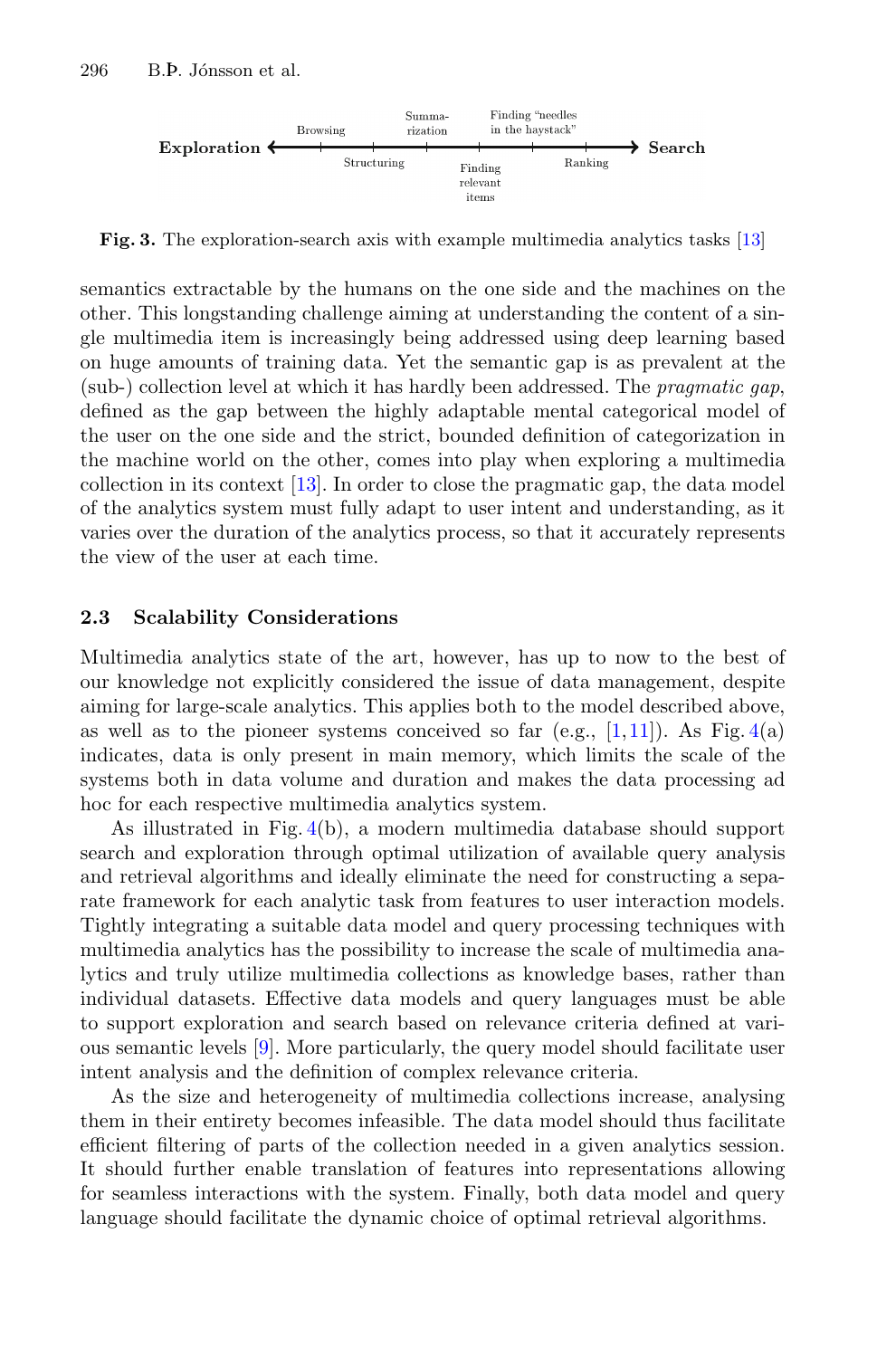

<span id="page-8-0"></span>**Fig. 4.** Transition from (a) ad hoc to (b) scalable multimedia analytics systems

## **3 Database Support**

In this section we review the existing support for multimedia search on one hand and analytics workloads on the other. We conclude that existing work is indeed insufficient to cope with scalable multimedia analytics, as defined above, and discuss some techniques that can pave the way forward.

#### **3.1 Multimedia Search**

High-dimensional indexing has been studied for decades, but it is only during the last decade that some breakthroughs have been made: it is now possible to run efficient similarity searches at a truly large scale. Some of those approaches are main-memory based [\[3](#page-12-5)], while others adapt gracefully to disk-based collections [\[6](#page-12-6)], but they all employ some sort of approximation—either in the descriptor generation or during query processing—to trade efficiency for accuracy.

Recently, researchers have started applying big data analytics tools, such as Hadoop and Spark with their map-reduce programming model, to highdimensional indexing [\[7\]](#page-12-7). The conclusion of this work so far is that while these big data tools can support very large collections and provide excellent throughput, they come nowhere close to providing the interactive query response times that are required for multimedia analytics workloads. Furthermore, none of these tools provide a data model that can represent any of the complexities of multimedia analytics collections adequately.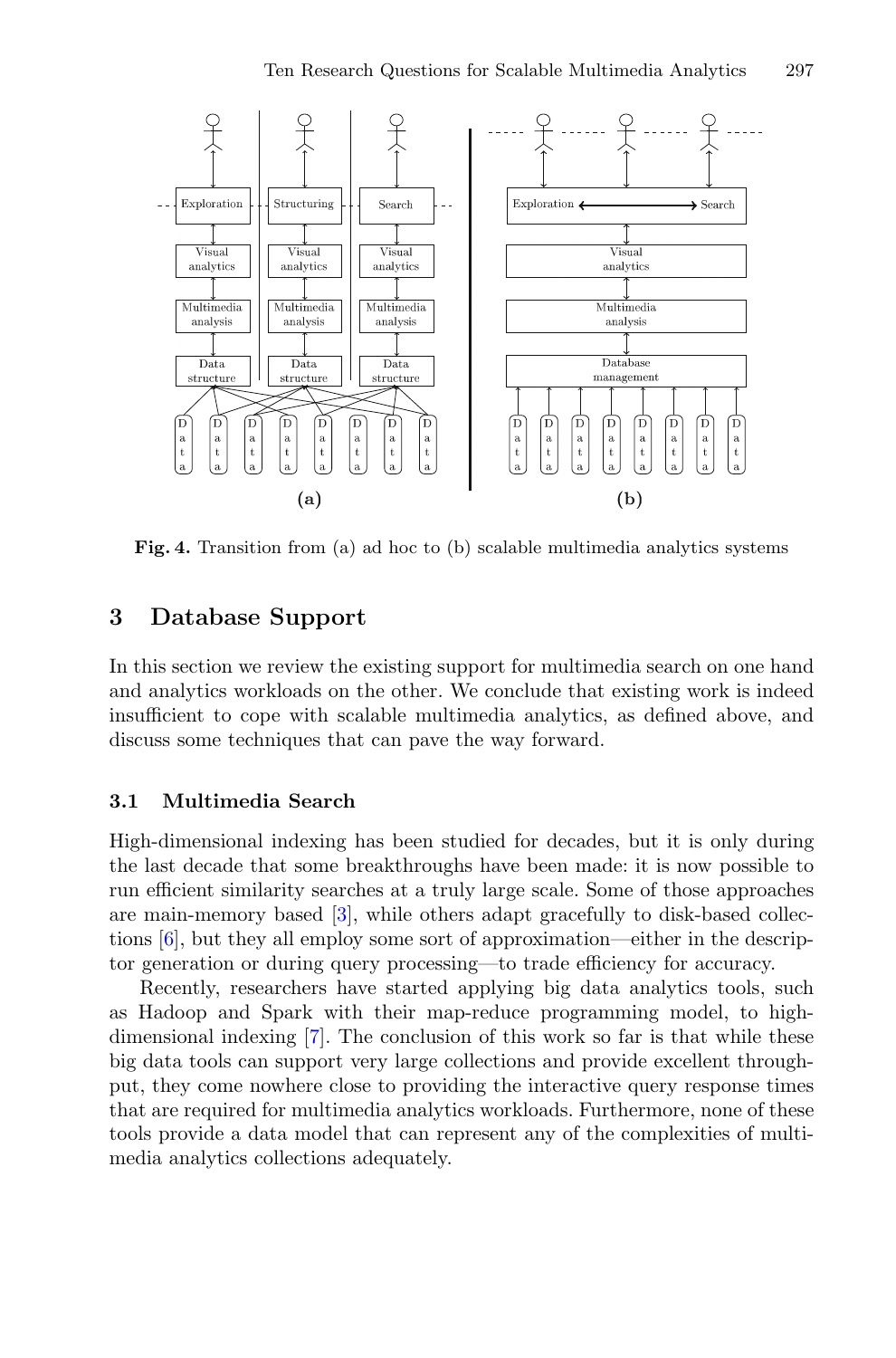### **3.2 Analytics Workloads**

Analytics workloads have mostly been considered in two domains: business analytics and the more general big data analytics. As discussed above, current big data analytics tools are not suitable for multimedia analytics due to their response time. In the business analytics domain, however, data warehouses are used to extract data from their sources and stored in a database schema that keeps sufficient information to facilitate obtaining useful and meaningful insights, yet in a format that is sufficiently simple to do so interactively. Of course, business analytics is concerned with numerical data which is much simpler than multimedia data and, unlike multimedia data, supports easy aggregation of information.

A data model for multimedia analytics must provide sufficient semantics to facilitate long-term accumulation of data and insights, yet be simple enough to allow relatively simple query formulation and efficient query processing and optimization. The relational data model, for example excels at the latter, but handles complex relationships poorly. Ad hoc data structures can handle any relationships, but query formulation then amounts to low-level programming. The multi-dimensional model of OLAP applications seems to represent a good middle ground for those applications; similarly a good middle ground must be developed for multimedia analytics workloads. This work seems to provide a direction for going forward towards multimedia analytics and indeed recent proposals for data models for multimedia analytics have been based on this work, including Multimedia PivotTables  $[12]$  $[12]$  and the  $O<sup>3</sup>$  data model  $[4]$ .

#### **3.3 Database Management**

Other aspects of database management are also relevant in the multimedia analytics domain. While space constraints prevent both complete coverage and full citations, the following list indicates the range of techniques that could be used: Transaction support ensures data integrity by enforcing the ACID properties of atomicity, consistency, isolation and durability; Query optimization dynamically chooses the best query processing algorithms and access paths, depending on query, data and hardware characteristics; Caching is used to dynamically retain as much data as possible in memory and process this data while fetching the remainder, to hide the latency of the underlying collection; Parallel and distributed processing are used to divide the workload to as many computing cores or computers as possible; Approximation and sampling is used to reduce the work needed to produce a first answer, which may then be incrementally updated if more time becomes available. A complete database management solution for multimedia analytics must undoubtedly draw on all of these aspects. In some cases, tried and tested techniques will be directly applicable (e.g., for transaction management) while in other cases entirely new methods must be developed based on the data model and associated query model.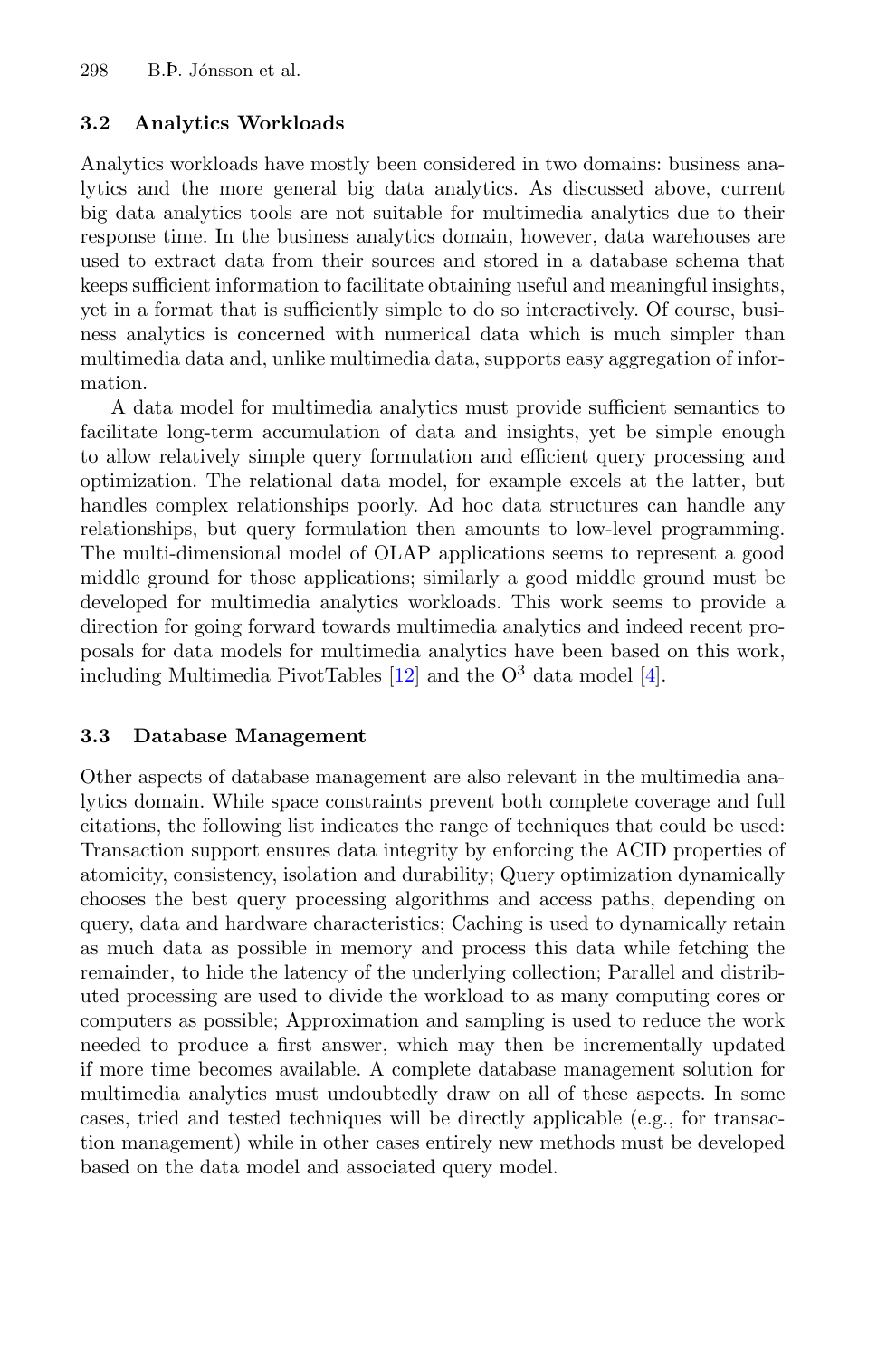**Table 1.** Ten research questions for scalable multimedia analytics

<span id="page-10-0"></span>

| RQ1          | How can database management techniques facilitate multimedia analytics<br>for increasingly large-scale collections of multimedia items and metadata?                |
|--------------|---------------------------------------------------------------------------------------------------------------------------------------------------------------------|
| RQ2          | Is a novel multimedia query language needed for the database to fully<br>support multimedia analytics, or is an extension of classic query languages<br>sufficient? |
| $_{\rm RQ3}$ | Can the database management system support the different workloads that<br>arise along the exploration-search axis?                                                 |
| $\rm RQ4$    | Can database management techniques be utilized to improve the quality of<br>modality fusion?                                                                        |
| $_{\rm RQ5}$ | How can the multimedia analytics system facilitate up-to-date interactive<br>analysis of collections that are dynamically and rapidly evolving?                     |
| RQ6          | Can persistence of the machine learning model be used to improve the<br>quality and efficiency of the analysis?                                                     |
| $\rm RQ7$    | How can insight history and the context of insight be represented as the<br>insight develops through time?                                                          |
| RQ8          | How could long-term learning be leveraged to improve the extraction of<br>high-level semantics?                                                                     |
| RQ9          | How can database management techniques be leveraged to improve the<br>user's interactive experience?                                                                |
| $\bf RQ10$   | How can the multimedia analytics system best support dynamic discovery<br>of new analytic categories that lead to insight and knowledge?                            |

## **4 Research Questions**

In this section, we discuss several research directions arising from the discussion above that we believe must be addressed in order to make progress towards scalable multimedia analytics. This list, summarized in Table [1,](#page-10-0) expands on the multimedia analytics research agenda of [\[13](#page-13-1)], focusing on issues related to scalability. For clarity, we divide the research questions into the four axes—or Vs—of scalability described in Sect. [1.2,](#page-3-1) but of course a complete solution must address all of these issues.

#### **4.1 Volume**

With the ever increasing volume of multimedia collections in virtually all application domains, all components of multimedia analytics must handle large-scale data more efficiently. Managing increasingly large-scale data is not specific to multimedia analytics. With the advances in camera and smartphone technology, however, individual images and videos have increasingly higher resolution and detail, thus increasing not only the number of multimedia items, but also the size per item. These challenges are reflected in **RQ1**.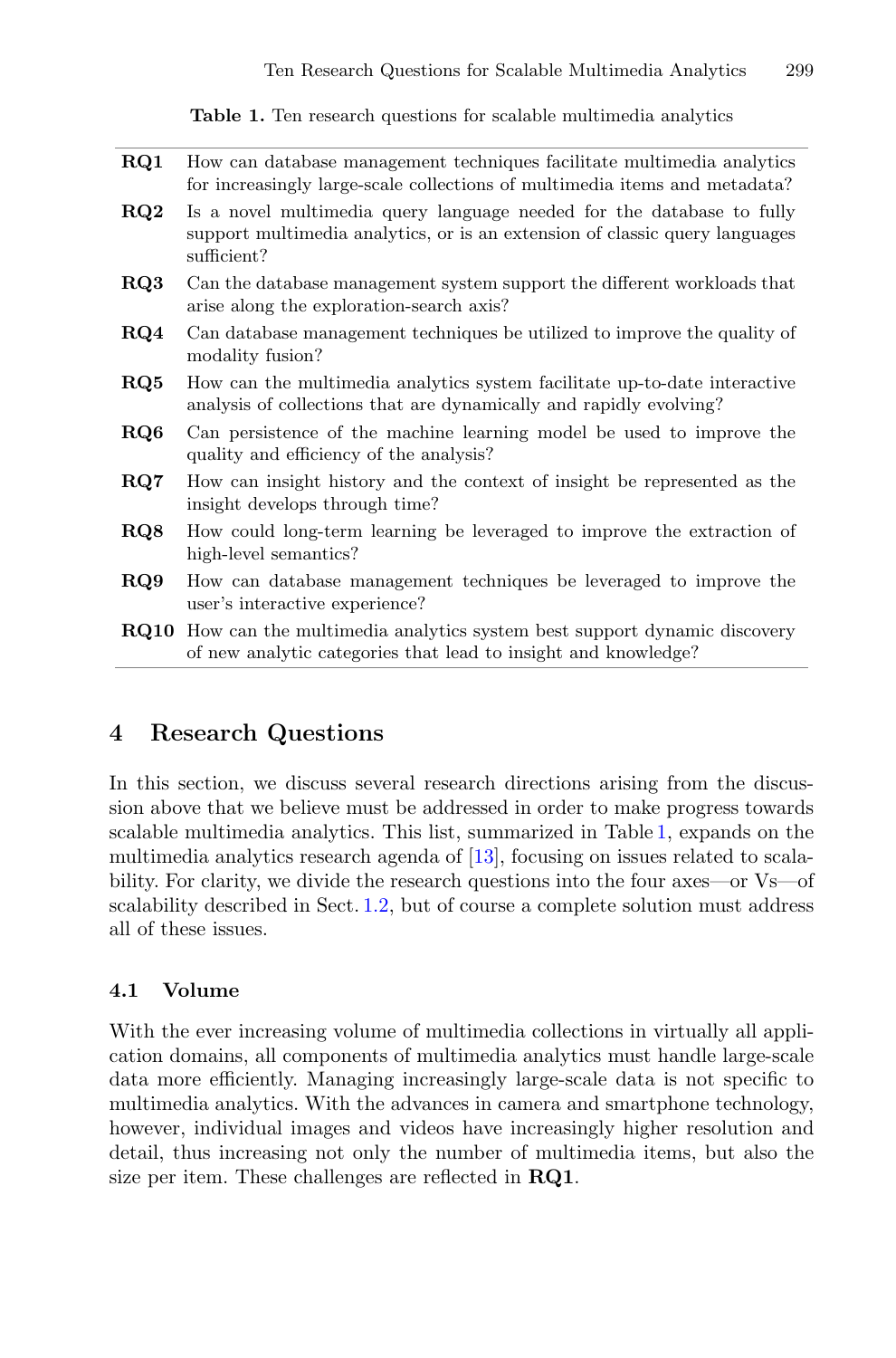### **4.2 Variety**

The variety of both data and tasks within the multimedia domain presents an interesting potential for information gain, but also brings many processing challenges. As mentioned in Sect. [2.1,](#page-5-0) multimedia data makes common database aggregations and data operations difficult or impossible. The limitations of current query languages with respect to semantics inspire **RQ2**.

Analysts conduct a variety of tasks in the multimedia domain. These tasks, modelled by the exploration-search axis, require different data to be presented to the user, which could be possibly handled by database management techniques, leading to **RQ3**.

A second aspect of variety is the variation in the multimedia data itself. Fusion of individual modalities is required to truly utilize the heterogeneous nature of multimedia. Efficient fusion at the database level could positively impact semantic quality, inspiring **RQ4**.

#### **4.3 Velocity**

The main challenge of velocity is that of handling collections that are growing rapidly, allowing the analysis of up-to-date information and merging these with existing information; this is represented by **RQ5**.

Furthermore, database persistence has a tremendous potential to improve incremental analysis not only by persisting data, but also by persisting elements of the analysis itself: the machine learning model used by the systems and the history of insight as the user develops it over time. Persisting and reusing the elements of the analysis reduces the start-up time of the analysis. Moreover, this enables the use of multimedia data as a true knowledge base: instead of starting the analysis every time anew, analysts are able to continue where they or their colleagues left off in previous sessions. Longitudinal analysis of the stored data might thus very well improve the accuracy of high-level semantic concepts and their boundaries, improving semantic quality in general. These considerations lead to research questions **RQ6** through **RQ8**.

#### **4.4 Visual Interaction**

The interactivity requirement of multimedia analytics places a rather stringent requirement on performance throughout the entire pipeline. Maintaining and improving interactivity with database management is a research challenge of its own, as witnessed by **RQ9**.

As mentioned in Sect. [2.2,](#page-6-1) analytic categorization was introduced as an umbrella model for user tasks [\[13\]](#page-13-1). Whether it is a sufficient model, however, remains an open question. The degree of categorization support from the database management component of the system is an open question as well. Moreover, analytic categorization involves enabling the user to discover new categories as she progresses towards the insight. These categorization-related concerns inspire the final research question **RQ10**.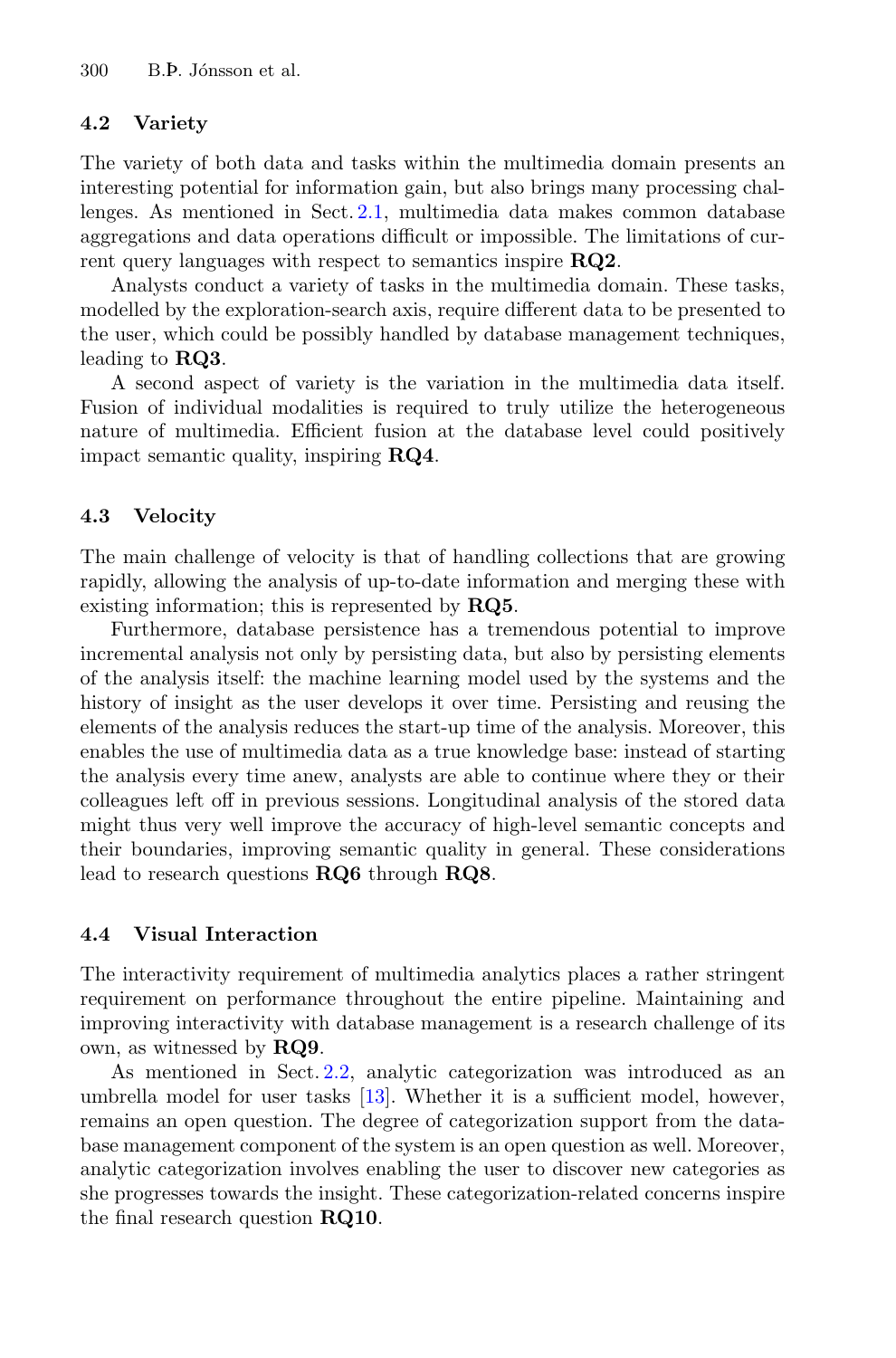# **5 Conclusions**

In this paper we have argued that research is needed at the boundary of multimedia analytics and database management, and in fact that database management should be integrated as the third pillar of *scalable multimedia analytics*. We have presented a list of important research challenges that relate to the scalability of the multimedia analytics process. This list is no doubt incomplete and as these issues are addressed new will arise. What is important, however, is that the research community immediately starts tackling these research questions so that we can start harvesting the information encoded in today's and tomorrow's multimedia collections.

**Acknowledgments.** This work was in part supported by the CNRS PICS grant "MMAnalytics" and by sabbatical support from Reykjavik University. Thanks go to the anonymous reviewers, for comments that helped improve the paper.

# <span id="page-12-3"></span>**References**

- 1. Burtner, R., Bohn, S., Payne, D.: Interactive visual comparison of multimedia data through type-specific views. In: Wong, P.C., Kao, D.L., Hao, M.C., Chen, C., Healey, C.G. (eds.) SPIE Conference on Visualization and Data Analysis (VDA), Burlingame, CA, USA, pp. 86540M–86540M-15 (2013)
- <span id="page-12-0"></span>2. Chinchor, N.A., Thomas, J.J., Wong, P.C., Christel, M.G., Ribarsky, W.: Multi $media$  analysis  $+$  visual analytics  $=$  multimedia analytics. IEEE Comput. Graph. Appl. Mag. **30**(5), 52–60 (2010)
- <span id="page-12-5"></span>3. Jégou, H., Douze, M., Schmid, C.: Product quantization for nearest neighbor search. IEEE Trans. Pattern Anal. Mach. Intell. **33**(1), 117–128 (2011)
- <span id="page-12-8"></span>4. Jónsson, B.Þ., Tómasson, G., Sigurþórsson, H., Eiríksdóttir, Á., Amsaleg, L., Lárusdóttir, M.K.: A multi-dimensional data model for personal photo browsing. In: He, X., Luo, S., Tao, D., Xu, C., Yang, J., Hasan, M.A. (eds.) MMM 2015, Part II. LNCS, vol. 8936, pp. 345–356. Springer, Heidelberg (2015)
- <span id="page-12-1"></span>5. Keim, D.A., Kohlhammer, J., Ellis, G., Mansmann, F. (eds.): Mastering The Information Age-Solving Problems with Visual Analytics. Eurographics (2010)
- <span id="page-12-6"></span>6. Lejsek, H., Jónsson, B.Þ., Amsaleg, L.: NV-Tree: nearest neighbours at the billion scale. In: De Natale, F.G.B., Del Bimbo, A., Hanjalic, A., Manjunath, B.S., Satoh, S. (eds.) ACM International Conference on Multimedia Retrieval (ICMR), Trento, Italy, pp. 54:1–54:8 (2011)
- <span id="page-12-7"></span>7. Moise, D., Shestakov, D., Guðmundsson, G.Þ., Amsaleg, L.: Indexing and searching 100M images with Map-Reduce. In: Jain, R., Prabhakaran, B., Worring, M., Smith, J.R., Chua, T.S. (eds.) ACM International Conference on Multimedia Retrieval (ICMR), Dallas, TX, USA, pp. 17–24 (2013)
- <span id="page-12-2"></span>8. North, C.: Towards measuring visualization insight. IEEE Comput. Graph. Appl. Mag. **26**(3), 6–9 (2006)
- <span id="page-12-4"></span>9. Rudinac, S., Larson, M., Hanjalic, A.: Learning crowdsourced user preferences for visual summarization of image collections. IEEE Trans. Multimedia **15**(6), 1231–1243 (2013)